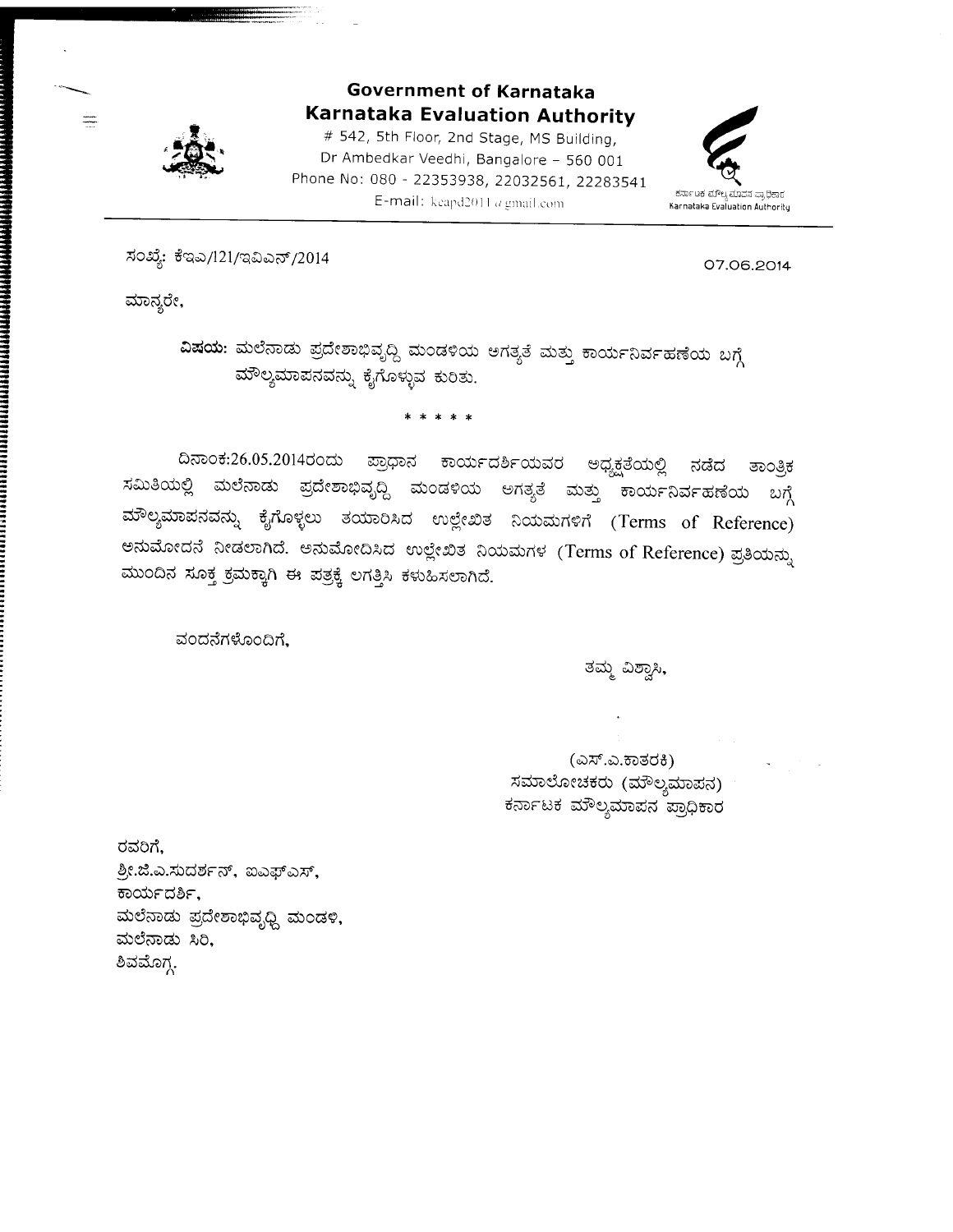# Final Draft Terms of Reference for the External Evaluation of the need and functioning of Malnad Area Development Board, Shimoga

### 1. Study Title

The title of the proposed study is "Evaluation of the need and functioning of Malnad Area Development Board, Shimoga<sup>r</sup>

### 2. Background Information

With a view to address the issue of regional imbalances and specific needs of under dcvelopment regions. the Statc of Karnataka cstablished three Reqional Development Boards at different points of time. One amongst them is the Malnad Area Development Board Shimoga, which was established on 10.03.1993 under the Malnad Area Development Board Act 1991. This is under the Administrative Control of Planning, Programme Monitoring and Statistics Department. The jurisdiction of the Board is spread over 65 assembly constituencies (after delimitation of the constituencies) located in Belgaum. Chikmagalur. Kodagu, Hassan. Mysore, Chamarajnagar, Uttara Kannada, Dakshina Kannada. Udupi. Shimoga. Dharwad. Davangere and Haveri districts.

10 Taluks of the Board are most backward. 14 more backward, 10 backward and 13 are relatively forward as identified by Dr.D.M. Nanjundappa Committee Report.

Since inception of the Board. Rs. 560.07 Crores has been allocated to the Board till 2013-14 against which Rs.466.07 Crores has been released by government and Rs. 461.51 Crores is the Expenditure is incurred till the end of March 2014. A total of 17,632 development works havc been completed under various sectors in this period.

### Members of the Board

All the legislators  $\&$  MPs representing a part or whole of the area whose constituencies lie within the jurisdiction of the Board are its members. In addition, Deputy Commissioners(DC) of each district in Malnad Area and presidents of zilla Panchayaths(ZP) having jurisdiction over Malnad area are also the members of the board. Government can nominate ten non-officials persons, of whom two persons are required to be fiom Scheduled Caste and one from Scheduled Tribe. The State Government appoints one of the members of the Board to be its Chairman and an officer not below the rank of Divisional Commissioner as Secretary of the Board.

WWW.COMPONIATION.COMPONIATION.com/html //www.com/html //www.com/html //www.com/h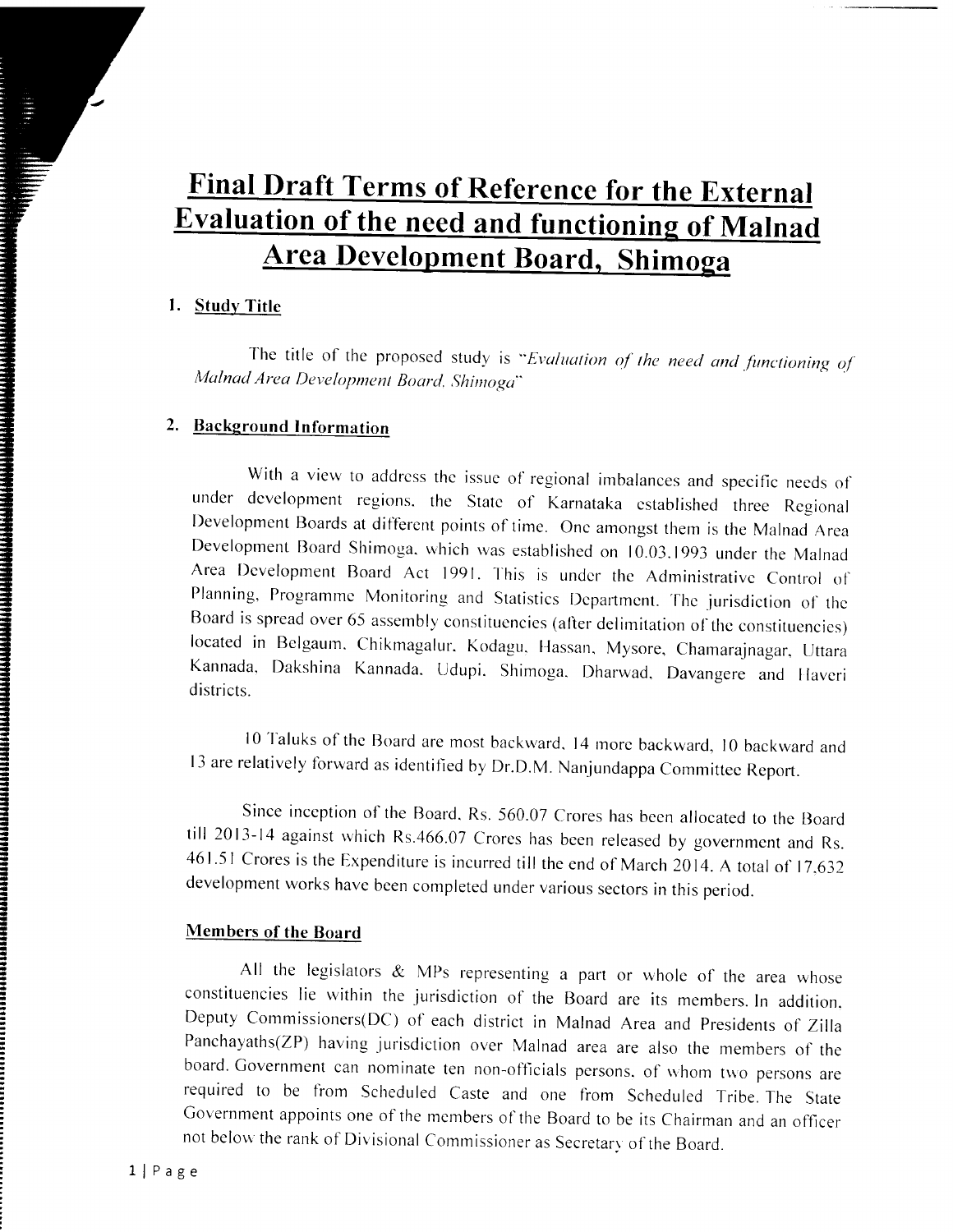#### Role of the Board

-

\*

: ilB --

The Board prepares an annual plan containing programmes and projects for development of Malnad Area. supervises the implementation of the projects and programmes and monitors  $\&$  evaluates the implementation of its plan. The meeting of the Board is be convened by the Secretary with prior approval of the Chairman, held at any place within the jurisdiction of the Board or at the State Headquarters. The Board is prescribed to meet at least once in three months.

#### 3. Objectives of the Board

Development of Malnad Area by preparing annual plans containing programmes and projects, supervising and coordinating the implementation of the projects and programmes and monitoring and evaluating the implementation of its plan.( The details can be seen in Chapter III of the Malnad Area Development Board (MADB) Act 1991.)

### 4. Monitoring of the Programmes /Projects

Under section 10 of the MADB Act 1991. an implementation committee has been constituted consisting of the Secretary of the Board who shall be the Chairperson. Divisional Commissioners (now called the Regional Commissioners) of all the Revenue Divisions as members. DCs of all the districts in the jurisdiction of Malnad Area Development Board. Chief Executive Officers of ZPs having jurisdiction over Malnad Area, and Heads of Departments of agriculture. Collegiate education, Animal Husbandry, Health & Family Welfare, Social Welfare, Public Instructions, Forest, Chief Engineers having jurisdiction over Malnad area. Vice Chancellors of Universities established in the Malnad area and such other officers as appointed by the State government.

ln addition to this. the flnancial and physical progress of works of the Board are reviewed monthly at the State level by the Principal Secretary to Government, Planning Programme Monitoring and Statistics Development. under the system of MPIC to remove the bottle necks in implementation and speed up the works.

#### 5. Evaluation Scope, Purpose and Objective

The scope of the evaluation study is confined to the jurisdiction of the Malnad area i.e. 65 Assembly Constituencies of l3 districts of the State as mentioned in the background infbrmation of this ToR. to study the performance of the Board since 2009 l0 to 2013-14 in terms of allocations made. releases made by the government, the expenditures incurred and number of works completed. The purpose of evaluation is to study, how effectively the Board is functioning in achieving the objectives set in the MADB Act 1991 and its impact. Further. how far the Board has addressed the backwardness prevailing in the area and what is the status of all backward taluks now.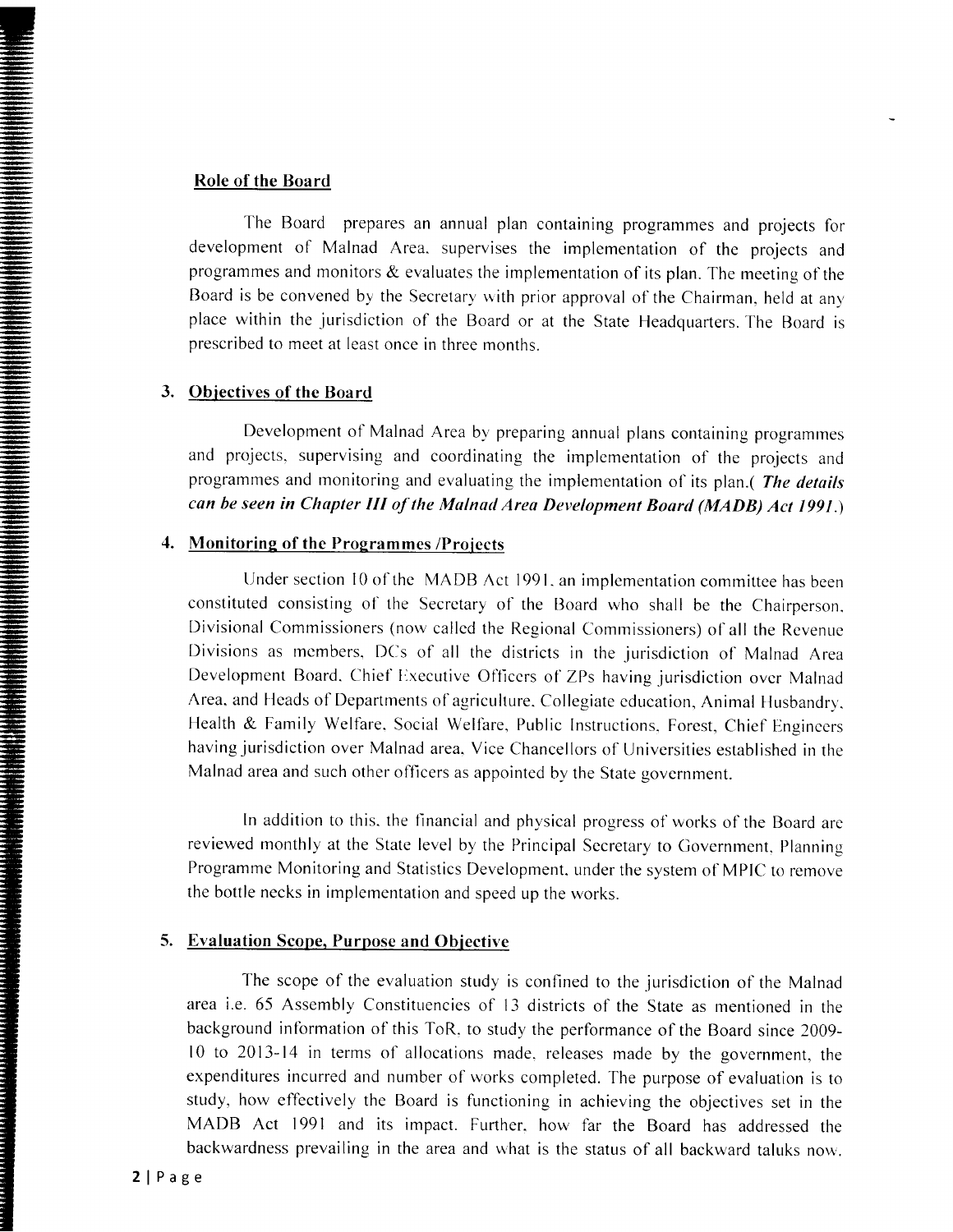Further, a gap analysis in the development sectors needs to be studied comparing the State's development indicators with those of districts falling in Malnad Area Development Board, and suggest measures to fill the gap. T amendment, thereby questioning the necessity and relevance of the Board at this juncture.

## 6. Evaluation Questions (inclusive not exhaustive)

- Board is decided? Are the parameters sufficient and robust? If not, what are the parameters that can be suggested for doing so? 1. What are the parameters on which the annual allocation of Malnad Area Development
- 2. Is there a long term perspective plan done by the Board? Is such a planning needed?
- irrigation, Soil Conservation and ground water recharging works in the ratio of 60%.<br>20% and 20% respectively as per the revised guidelines of MADB issued on 09.06.2006? If no. reasons thereof should be given. 3. Is the sectoral distribution of funds for roads and bridges, social sector and minor
- 4. Are the Zilla Panchayaths and other line departments adequately consulted while
- preparing the action plan of the Board? If not, why not?<br>5. Is due consideration given to backwardness existing in the jurisdiction of the Board<br>Area? If yes, the details of allocation made to these taluks? If no, why not?
- 6. What is the average time taken for the works to be completed and average cost of works under roads and bridges, social sector (including Samudaya Bhavana) and minor irrigation, soil conservation and ground water recharg
- 
- delay and what are the reasons for delay in completion of works?<br>8. What is the modus operandi of according administrative and technical sanctions to<br>MADB works?
- 9. How is the release of funds made to implementing agencies?
- 10. What is the monitoring mechanism in the Board for overseeing the implementation of works?
- 11. How often has the implementation committee (formed under section 10 of the MADB Act 1991) met in each of the financial years being evaluated? Whether all the members of the implementation committee attended the meeting? If not, were they represented by the junior officers? If not, what were the reasons for absenteeism?
- 12. What are the special works undertaken by the Board in Malnad Area under General<br>Outlay and Special Component Plan (SCP) and Tribal Sub Plan(TSP) outlays provided to the Board? How helpful are these programmes to the targeted groups? Is it worth to take such area specific programmes in the Board? If yes, why?
- 13. What are the criteria followed by the Board in distributing works in different constituencies of the Board area after the budget allocation is made by Government? Are the criteria correct by procedure or in the interest of development? The answer to this question may be a detailed one.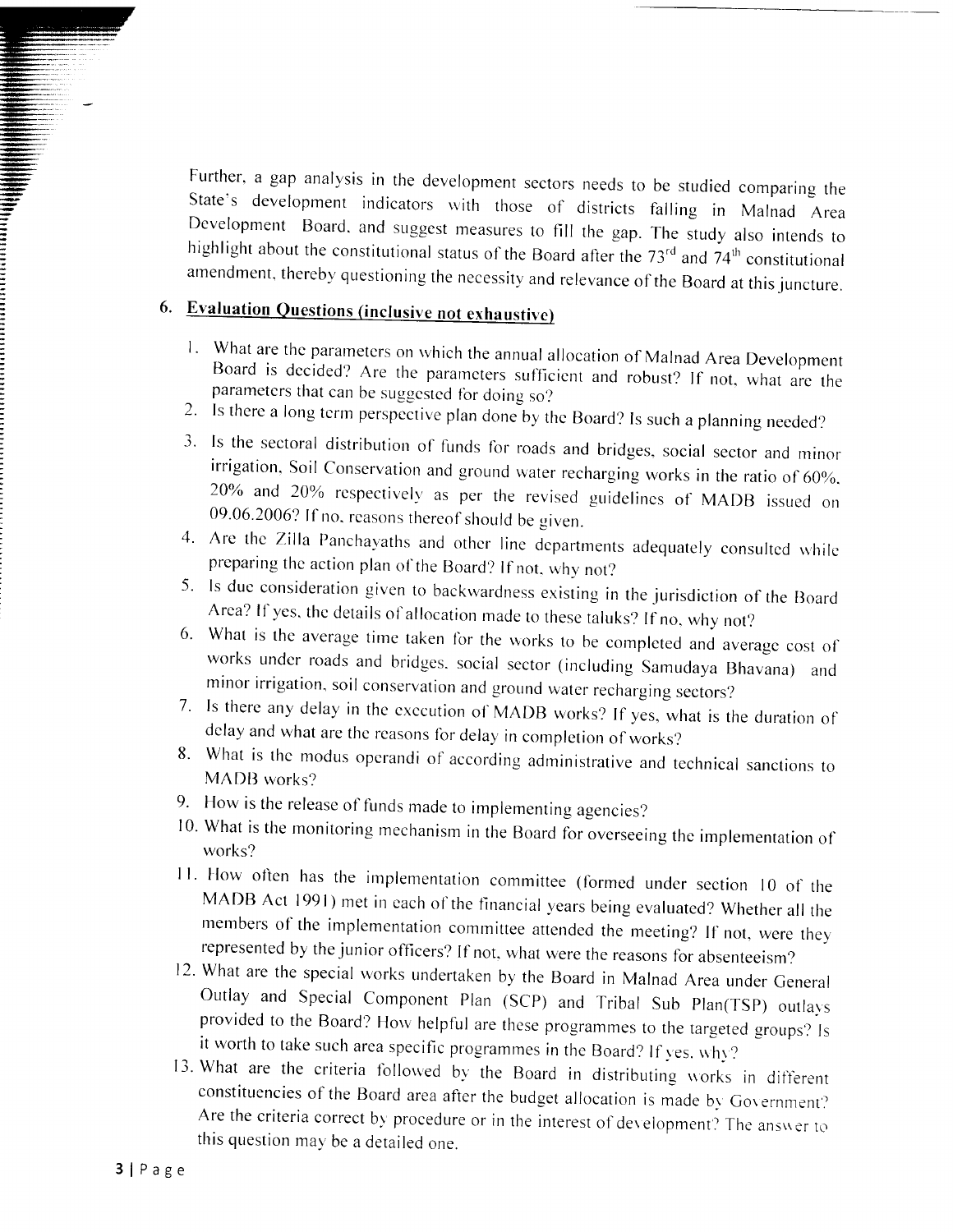- l4' Which are the development activities addressed simultaneously by the Board as well asZilla Panchayaths / Urban local Bodies? What is the quantum of funds spent by the Zilla Panchayaths/UL,Bs. vis-a-vis the Board in these development activities? Is the difference large? If yes. is there any relevance for the Board/Body spending substantially less to continue?
- l5' Whether special needs of different locations in the Board areas for general and SCP/TSP regions and backwardness of the locations are considered while preparing the action plan of the Board? If yes. funds requested by Board and funds provided by government may be furnishcd?
- 16. Are the Board works all stand alone or any convergence has been made for creation of durable assets fiom MLA's and MP's fund? If yes. to what extent these tunds are utilized fiom MLAs/Mps funds for completion of works? If no. why not?
- 17. After the creation of Zilla Panchayaths and the commencement of the Legislator's local area development fund (MPs too included) having much higher outlay than the Board, what are the practicable measures that may be taken to make the Board strong, relevant and vibrant?
- 18. What amendments may be done in the MADB Act so as to incorporate the changes in field circumstances that have occurred with passage of time (Since the enactment of the Act) and to make the Board strong?
- 19. Is there a need to redefine the jurisdiction of the three Boards, namely Bayaluseeme. Karavali and Malnad to hclp better managernent (in terms of extent and shape at least) and special area focused? If yes, what should be the shape and size of the Board being evaluated?
- 20. What is people's perception about the quality of works done by this Board? A brief detail of 4 to 5 works of exceptional quality or usefulness to people or both may be provided along with this answer.

### 7. Evaluation Methodology:

Since last 5 years i.e. from 2009-10 to 2013-14, Rs.129.28 Crores was released by government to the Board against which Rs. 129.70 Crores is the Expenditure is incurred till the end of March 2014. 3,586 development works have been completed under various sectors. 10% of the works taken in each financial year of the 65 constituencies of Malnad Area is to be selected randomly or systematically and taken as sample for evaluation in such a way that each sector, for example, social sector (including Samudaya Bhavana), minor irrigation, soil conservation, ground water recharging works etc. are proportionately represented in each financial year. This sample may be used to answer questions  $6, 8, 9,$  and  $10$  of the evaluation questions and to evaluate the quality, utility and usefulness of the works done. The works taken up in relatively forward taluks of Malnad area may be taken as control, where needed.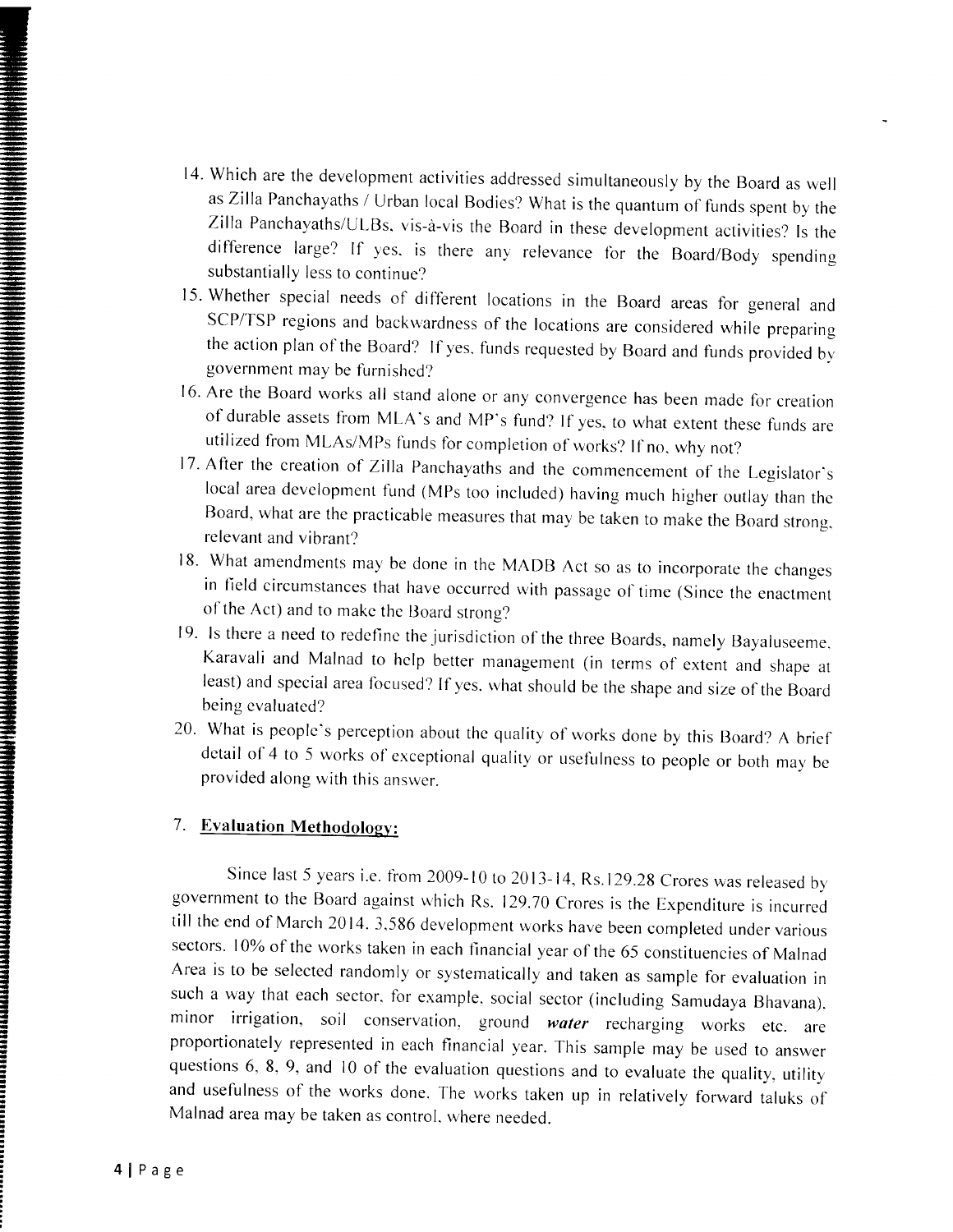## 8. Deliverables time Schedule

The Secretary, Malnad Area Development Board will provide year wise<br>constituency wise/district wise details of works taken up in 5 years from 2009-10 till 2013-14 with full details of implementing agencies, location, cost of the work, name of village and taluk etc. The time line for evaluation will be nearly as follows-

- 1. Work plan submission
- 2. Field Data Collection
- 3. Draft report Submission
- 4. Final Report Submission
- 5. Total duration

### 9. Oualification of Consultant

- Onc month after signing the agreement.
- Three months from date of work plan approval.
- $\therefore$  One month after field data collection.
- : One month from draft report submission.
- $6$  months.

Consultants should have and provide details of evaluation team members having technical Qualifications/capability as below-

- i. Social Scientist.
- ii. Agricultural Scientist or Agricultural Engineer, and, iii. Civil/Structural Engineer.
- 

And in such numbers that the evaluation is completed within the scheduled time prescribed by the ToR.

Consultants not having these number and kind of personnel will not be considered as competent for evaluation.

## 10. Qualities Expected from the Evaluation Report

The following are the points, only inclusive and not exhaustive, which need to be mandatorily followed in the preparation of evaluation report:-

- 1. By the very look of the evaluation report it should be evident that the study is that of Karnataka Evaluation Authority of Government of Karnataka which has been done by the Consultant. It should not intend to convey that the study was the initiative and work of the Consultant, merely financed by the Karnataka Evaluation Authority and Government of Karnataka.
- 2. Evaluation is a serious professional task and its presentation should exhibit it accordingly. Please refrain from using glossy, super smooth paper for the entire volume overloaded with photographs, graphics and data in multicolor fancy fonts and styles. An evaluation report should look like a serious study.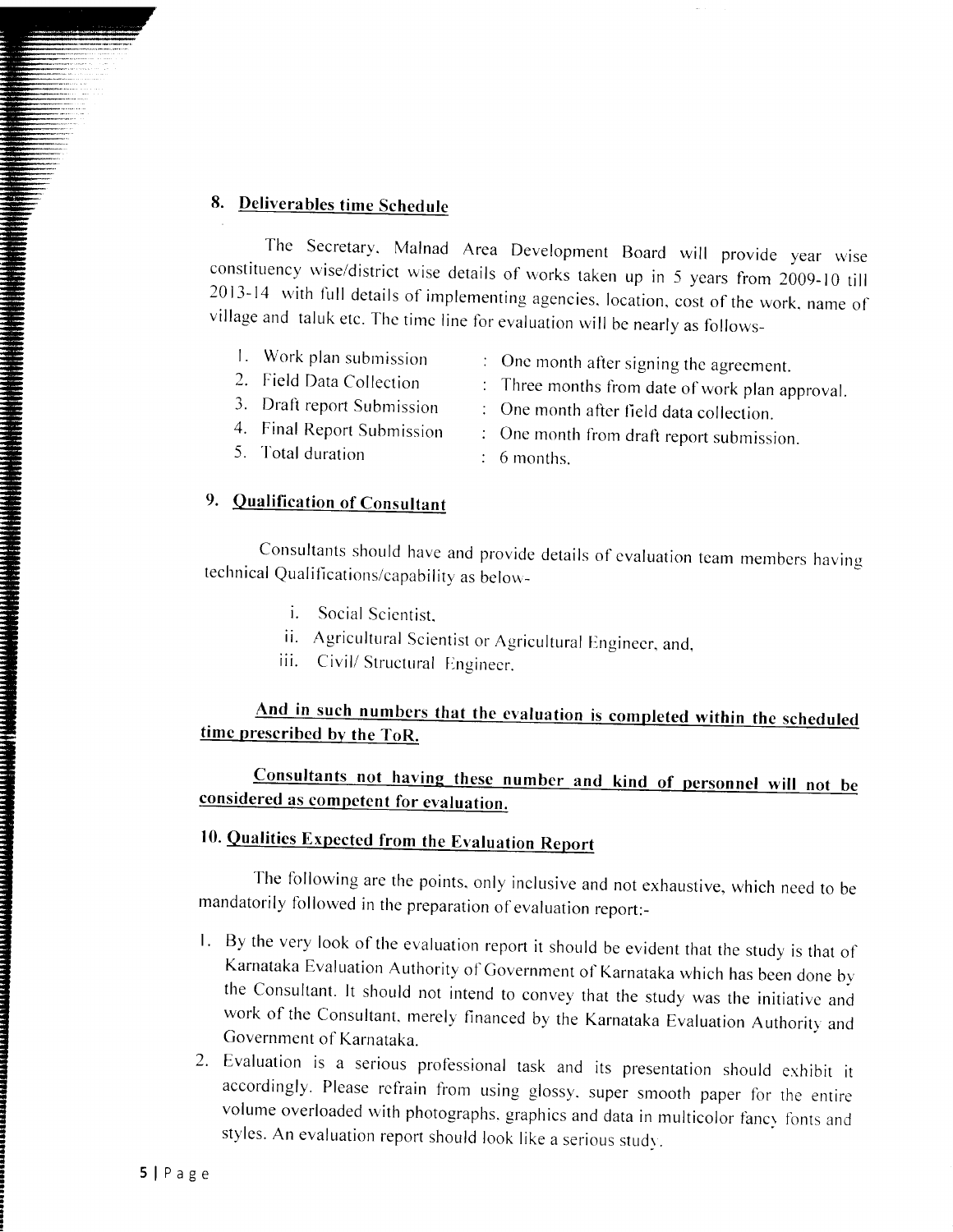- 3. The Terms of Reference (ToR) of the study should from the first Appendix or Addenda of the report.
- 4. The results should first correspond to the ToR. In the results chapter, each question of the ToR should be answered, and if possible, put up in a match the pair's kind of table, or equivalent. It is only after all quest that results over and above these be detailed.
- 5. In the matter of recommendations, the number of recommendations is no measure of the quality of evaluation. Evaluation has to be done with a purpose to be practicable to implement the recommendations. The practicable re lost in the population maze of general recommendations. It is desirable to make recommendations in the report as follows:-

## (A) Short Term practicable recommendations

These may not be more than five in number. These should be such that it can be acted upon without major policy changes and expenditure, and within say a year or so. (B) Long Term practicable recommendations

There may not be more than ten in number. These should be such that can be implemented in the next four to five financial years, or with sizeable expenditure, or both but does not involve policy changes

## (C) Recommendations requiring change in policy

There are those which will need lot of time, resources and procedure to implement

## 11. Cost and Schedule of Budget release

Output based budget release will be as follows-

- a. The first instalment of Consultation fee amounting to 30% of the total fee shall be payable as advance to the Consultant after the approval of the inception report, but only on execution of a bank guarantee of a scheduled nationalized bank valid for a period of at least 12 months from the date of issuance of advance.
- 
- b. The **second instalment** of Consultation fee amounting to 50% of the total fee shall be payable to the Consultant after the approval of the Draft report.<br>c. The **third and final instalment** of Consultation fee amounting report in such format and number as prescribed in the agreement, along with all original documents containing primary and secondary data, processed data outputs, study report and soft copies of all literature used to the final report.

Taxes will be deducted from each payment as per rates in force. In addition. the evaluator is expected to pay services tax at their end.